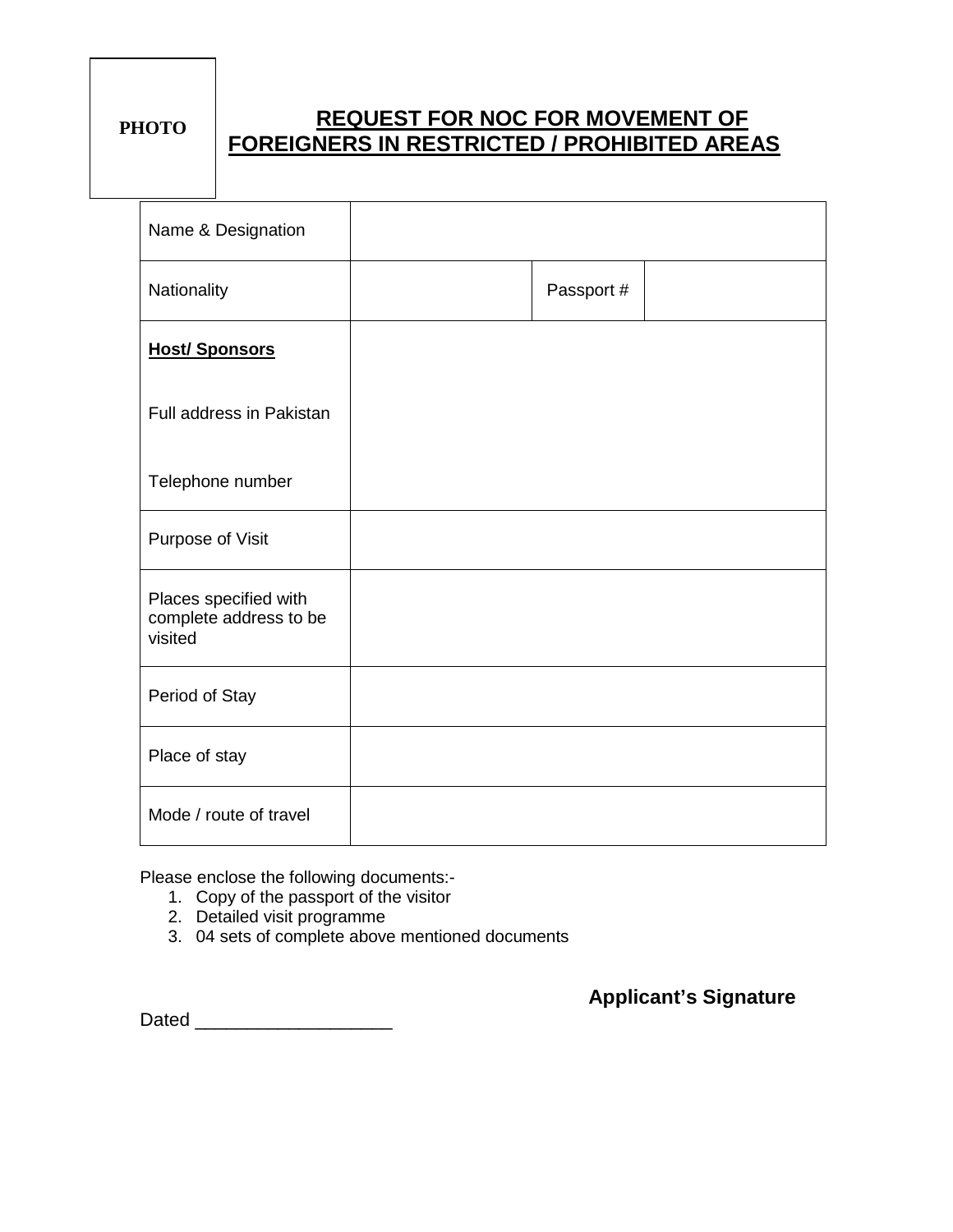## **COMPUTER PROFORMA**

| Location                                                                                                                                                                                                                                                                                                                                      | Serial No.                                                                    |  |  |  |
|-----------------------------------------------------------------------------------------------------------------------------------------------------------------------------------------------------------------------------------------------------------------------------------------------------------------------------------------------|-------------------------------------------------------------------------------|--|--|--|
| 1.                                                                                                                                                                                                                                                                                                                                            |                                                                               |  |  |  |
| 2.                                                                                                                                                                                                                                                                                                                                            |                                                                               |  |  |  |
| 3.                                                                                                                                                                                                                                                                                                                                            |                                                                               |  |  |  |
| 4.                                                                                                                                                                                                                                                                                                                                            | Full Name                                                                     |  |  |  |
| 5.                                                                                                                                                                                                                                                                                                                                            | Date of Birth $\frac{1}{100}$ $\frac{1}{100}$ $\frac{1}{100}$ $\frac{1}{100}$ |  |  |  |
| 7.                                                                                                                                                                                                                                                                                                                                            |                                                                               |  |  |  |
| 8.                                                                                                                                                                                                                                                                                                                                            |                                                                               |  |  |  |
| 9.                                                                                                                                                                                                                                                                                                                                            |                                                                               |  |  |  |
| 11.                                                                                                                                                                                                                                                                                                                                           |                                                                               |  |  |  |
|                                                                                                                                                                                                                                                                                                                                               |                                                                               |  |  |  |
| 12.                                                                                                                                                                                                                                                                                                                                           |                                                                               |  |  |  |
| 13.                                                                                                                                                                                                                                                                                                                                           |                                                                               |  |  |  |
|                                                                                                                                                                                                                                                                                                                                               |                                                                               |  |  |  |
| FOR THE USE OF CLEARING AGENCY                                                                                                                                                                                                                                                                                                                |                                                                               |  |  |  |
| Cleared / Not Cleared<br>$C/N$ Clearing Criteria $(R/G)$                                                                                                                                                                                                                                                                                      |                                                                               |  |  |  |
|                                                                                                                                                                                                                                                                                                                                               | Reference No.<br>Dated                                                        |  |  |  |
| <b>NOTE</b><br><b>INSTRUCTIONS FOR FILLING THE PROFORMA</b>                                                                                                                                                                                                                                                                                   |                                                                               |  |  |  |
| The form should be filled in CAPITAL letters.<br>a.<br>All the boxes $(\Box)$ should be left blank.<br>b.<br>Maximum information should be provided in the items from 1 to 13.<br>c.<br>In case of foreigner his contact address in Pakistan be mentioned at Sl. No. (11) and his<br>d.<br>address abroad be mentioned at Sl. No. (12) above. |                                                                               |  |  |  |